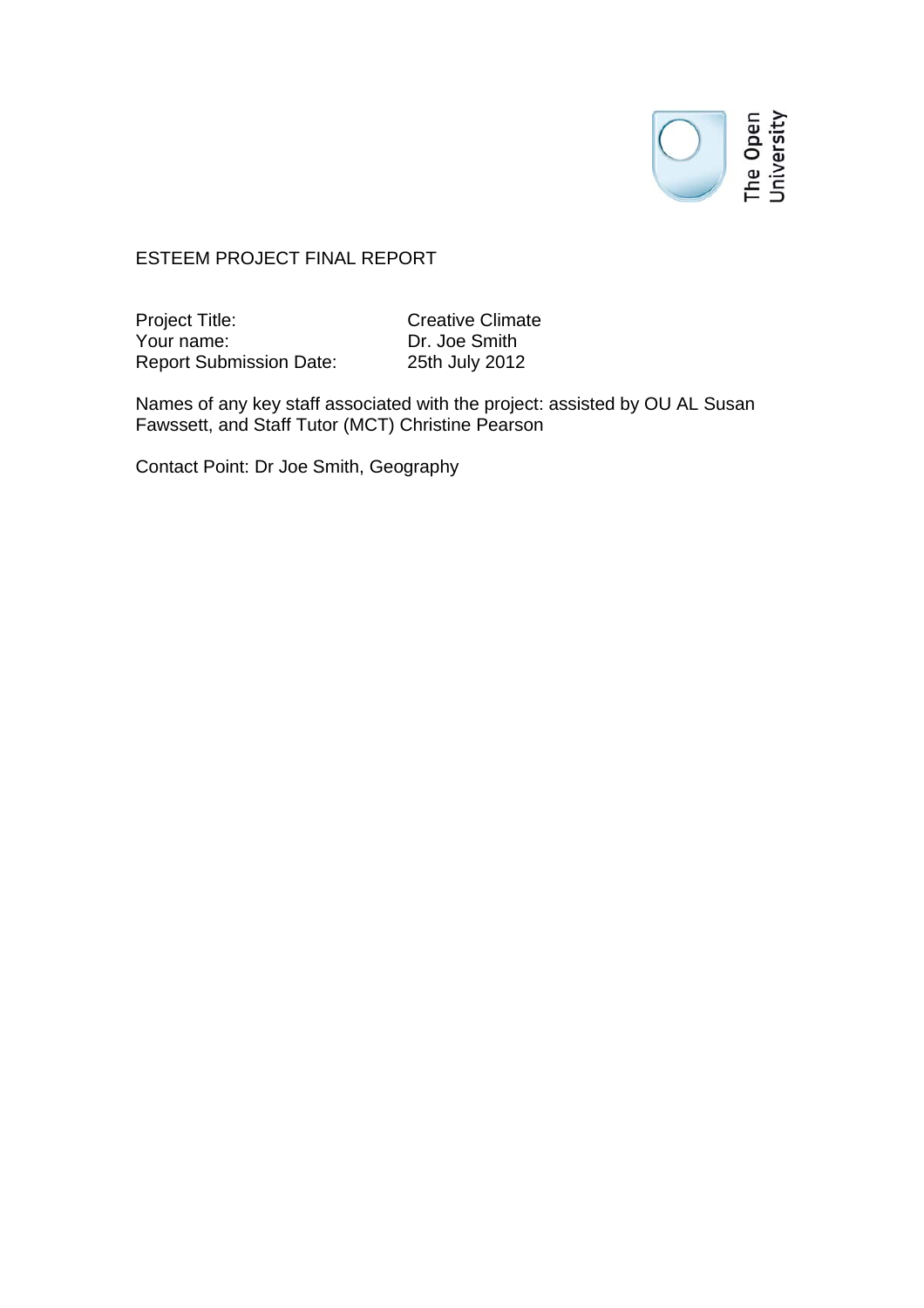# **Executive Summary**

Creative Climate is a long-term online environmental communications initiative that gathers accounts of people's understanding and action on environmental change issues. These accounts have been drawn together in TV, radio and web media, all of it appearing on the OU's main public service site OpenLearn. This report covers both the achievements of the project as a whole and the work supported by ESTEEM & EDIS over the last 18 months that has been more focused on sharing resources across the OU learning system.

The project is inspired by considering what the pioneers of the Mass Observation movement would have made of environmental change issues and the Internet. Mass Observation (still ongoing) catalysed the documentary movement and transformed public and professional understanding of the social sciences in Britain. This feels like a similar moment of opportunity at the point where scholars, media and public meet. This is a territory that the OU's social scientists and media commissioners might be expected to lead in.

Unusually we can afford to take a decade long approach to building the project because the materials are being used in OU modules that will last that long. Creative Climate offers a space within which to experiment with new practices made possible by digital scholarship. It grew out of a conviction that there are some deep failings in the dominant ways in which environmental issues are being communicated, as well as some great opportunities opening up with the web to address these.

For the OU the project offers an opportunity to experiment with the blending of broadcast and web-based content and the holding of professionally produced and user-generated content side-by-side. Another side-benefit is that it offers a chance to test new ways of holding qualitative data 'in public'. One of the goals is to express interdisciplinary environment and development research and policy as unfolding processes rather than a body of finished results. We think this helps to take some of the unproductive conflict out of, for example the 'climate wars'.

Creative Climate was commissioned as a means of piloting the thinking expressed in the 2009 Open University Broadcast Strategy Review. That review concluded that the OU must find means of splicing together investments in broadcast, learning and outreach more effectively. The project remains the only initiative within the University that has sought to do this on a substantial scale in one area of the curriculum. Its innovations have included:

• The first OU-initiated commissions on BBC World Service (9x28 mins) and BBC World TV (6x28mins), with advertisers accepting viewing figs of 70m on the TV transmissions in those slots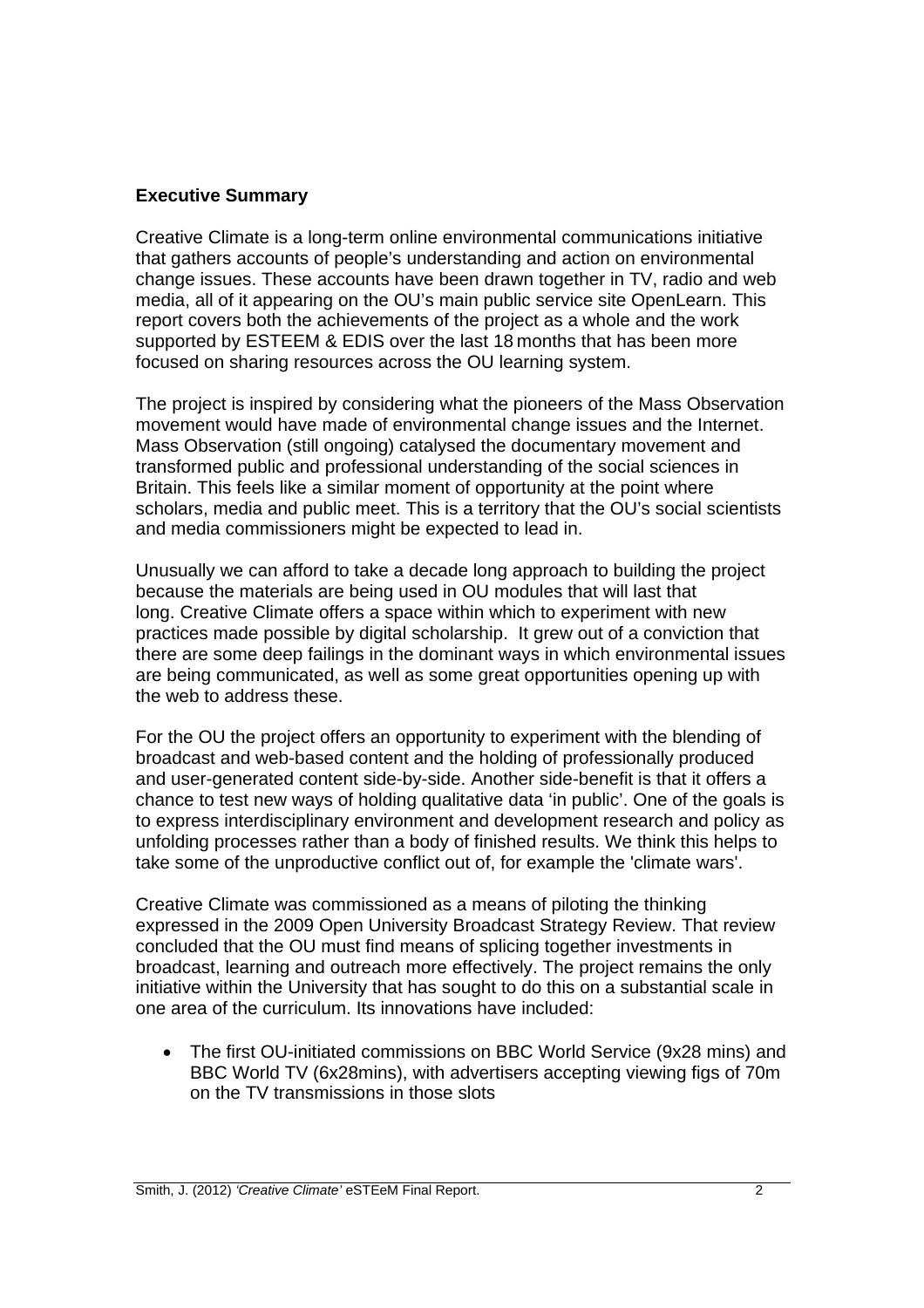- Use of full OU/BBC co-production broadcasts directly in OU modules (for the first time on this scale since 2000)
- The first combined professional and public posting of content on openlearn (including over 200 video items produced via micro-commissioning on a budget of £70k)
- Micro commissioning of web video shorts by students at leading film schools. These sit on three web platforms and also in use in an OU module.
- Piloting of a shared teaching resources site for the whole OU teaching community (held on the VLE)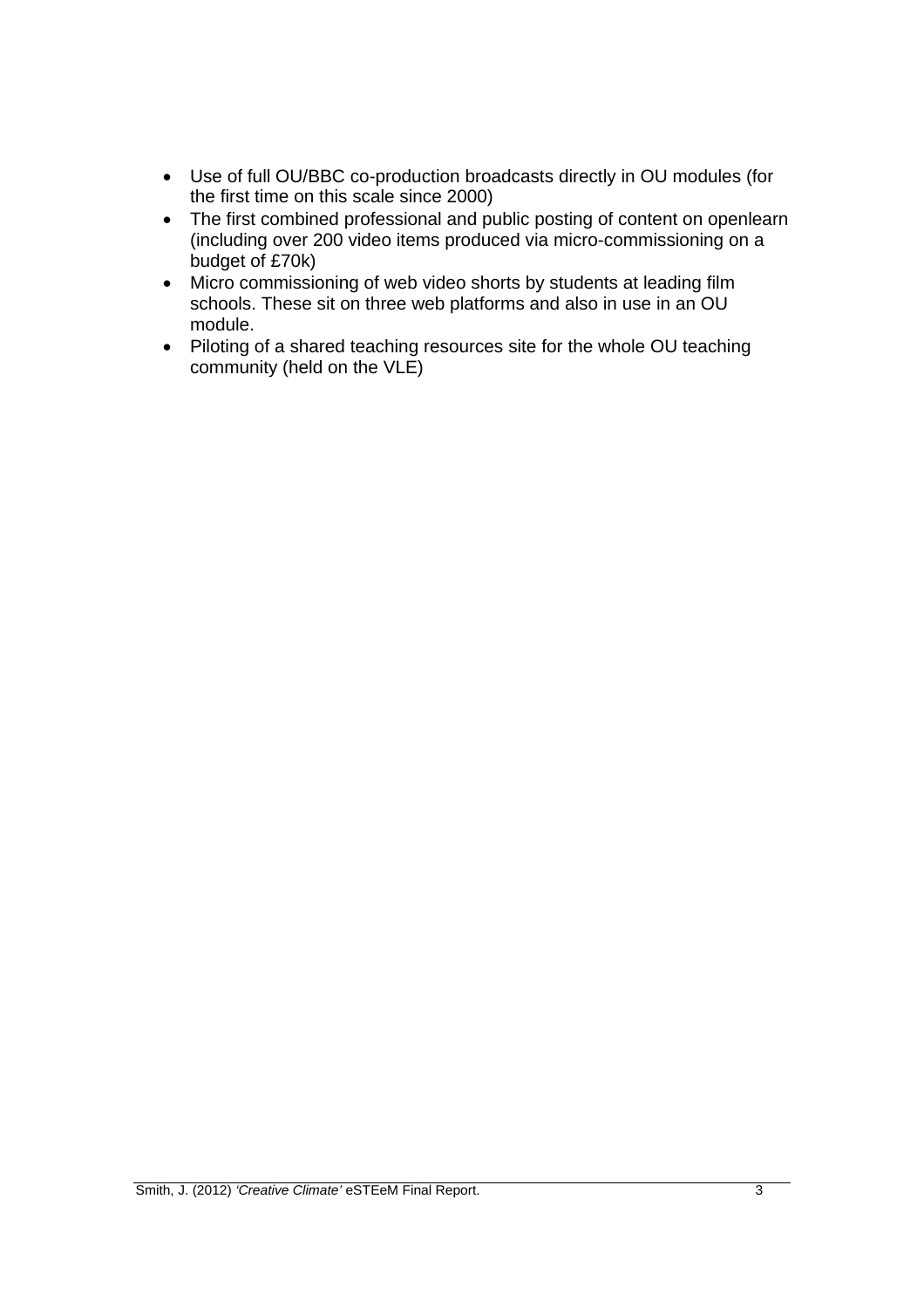## **Aims and scope of your project**

Externally the project is designed to make a distinctive contribution to environmental understanding and debate. However of most interest to OU colleagues are its internal goals:

Cost efficiency: make broadcasts work in teaching Increase quality and dynamism of modules – easy updates via web resources Reduce workload – resources shared across a programme area Develop sense of community among OU learners & teachers Engage prospective students and enhance links with alumni Enhance OU reputation and presence in the environmental field Link to offer of free environment learning content to express OU leadership

# **Activities**

What we've achieved online

200+ video and audio diaries commissioned in pilot phase Stable web platform: post moderation; creative commons Online content in use on OU modules & Open Educational Resources Commissioned 10 x 2.5 minute short films from top UK film students

What we've achieved in broadcast

10 x 30 mins BBC World Service radio: the Climate Connection (2009; 2010) 6 x 30 mins BBC World TV Earth Reporters (2009; 2011) 5 of the TV shows to be used in full in teaching – good for budget & quality 70 million global viewers at first TV transmissions (30m+ in later TXs) OU direct URL link at end of TV broadcasts

A full listing of the outputs appears in the appendix.

Use in OU modules

Digital Film School T156 offers making a diary as one of two assessment choices. It also uses the making of a diary as the core of a piece of learning content.

Environment: Journeys through a changing world, U116: diaries used to supplement module materials and in final TMA

Environment DST206: films, short films & diaries used in the module International development: making sense of a changing world (TD223) film, diaries & short films used in the module

Changing Cities D837 (MA level) film and diary used in module Several modules currently in development also anticipate drawing on the Creative Climate content, including the 2013 production of a new Oceanography module (which will use two of the BBC World Earth Reporters films)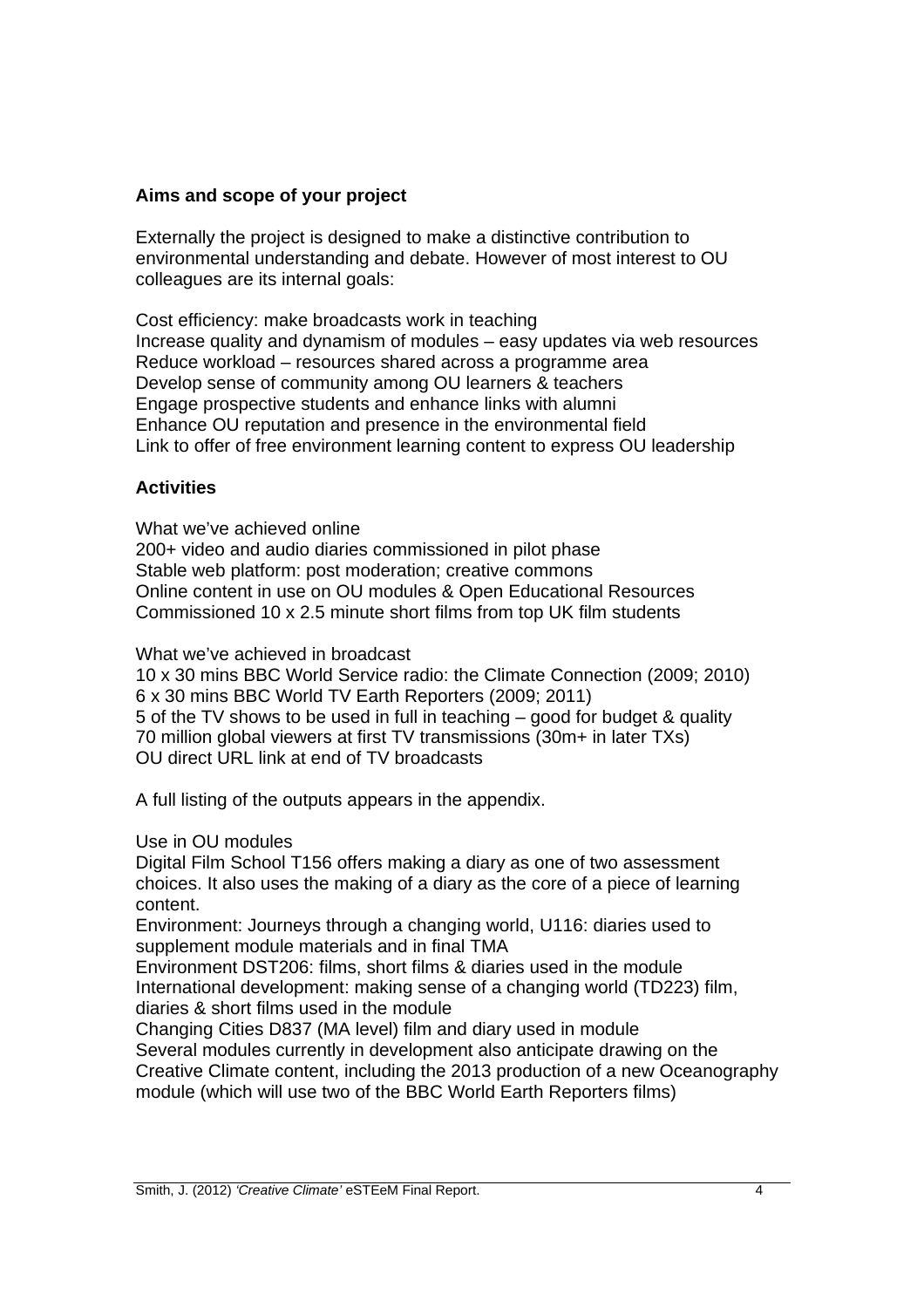Finally, the ESTEEM/EDIS supported work on Creative Climate allowed us to design and build an intranet website (on the VLE: http://learn3.open.ac.uk/course/view.php?name=EDIS-RESOURCES) that supports the OU environment teaching community across the environment area, from ALs delivering modules to module teams making new modules. This is a pilot site. We anticipate that it will be of generic value to the OU as it develops a more qualifications oriented approach, but emphasise its pilot status, and the need for on-going resource for it to fulfil its potential.

# **Responding to challenges**

The project has worked at institutional boundaries in a period of substantial change: in the curriculum, in online presence and broadcast activity, and in personnel as well as policies and strategies. All of these have presented substantial challenges. Our approach has been challenging for some procedures and personnel who hold to a fixed notion of how things are to be done, but we feel the achievements more than justify our approach, and offer some valuable pointers regarding future working for the OU at the broadcast/outreach/learning interface.

We believe that our work confirms not just the intellectual benefits of protecting and nurturing the OU's uniquely strong position in terms of interdisciplinary working, but also the efficiency gains. We conclude that the sense of a drift towards more faculty-focused working around environment (and other interdisciplinary fields) carries both quality and financial costs.

## **What data and evidence**

With modest resources of time and money, and given that the core purpose of the work was to improve and find efficiencies in OU teaching content we drew upon the most powerful form of review that the OU has within easy reach: open peer review in the module team context. The fact that so many modules across three faculties are drawing on the content confirms its fitness for purpose.

In terms of the specific work of the ESTEEM/EDIS project we carried out a desk study and email exchanges to establish environment related multimedia asset needs across environment courses in the three supporting faculties. This study includes both cross faculty (the old 'u' designation) modules as well as facultybased modules. Modules range from foundation level through to Masters. We also ran an interactive workshop at the 2011 EDIS workshop to test our approach with fifty colleagues from across the OU.

We have also conducted a study of available AV resources to build a pool of shared resources in the environment area to take forward our discussions with module teams. These include diaries hosted on the Creative Climate Open Learn pages and BBC radio and TV content over the last 50 years. Together these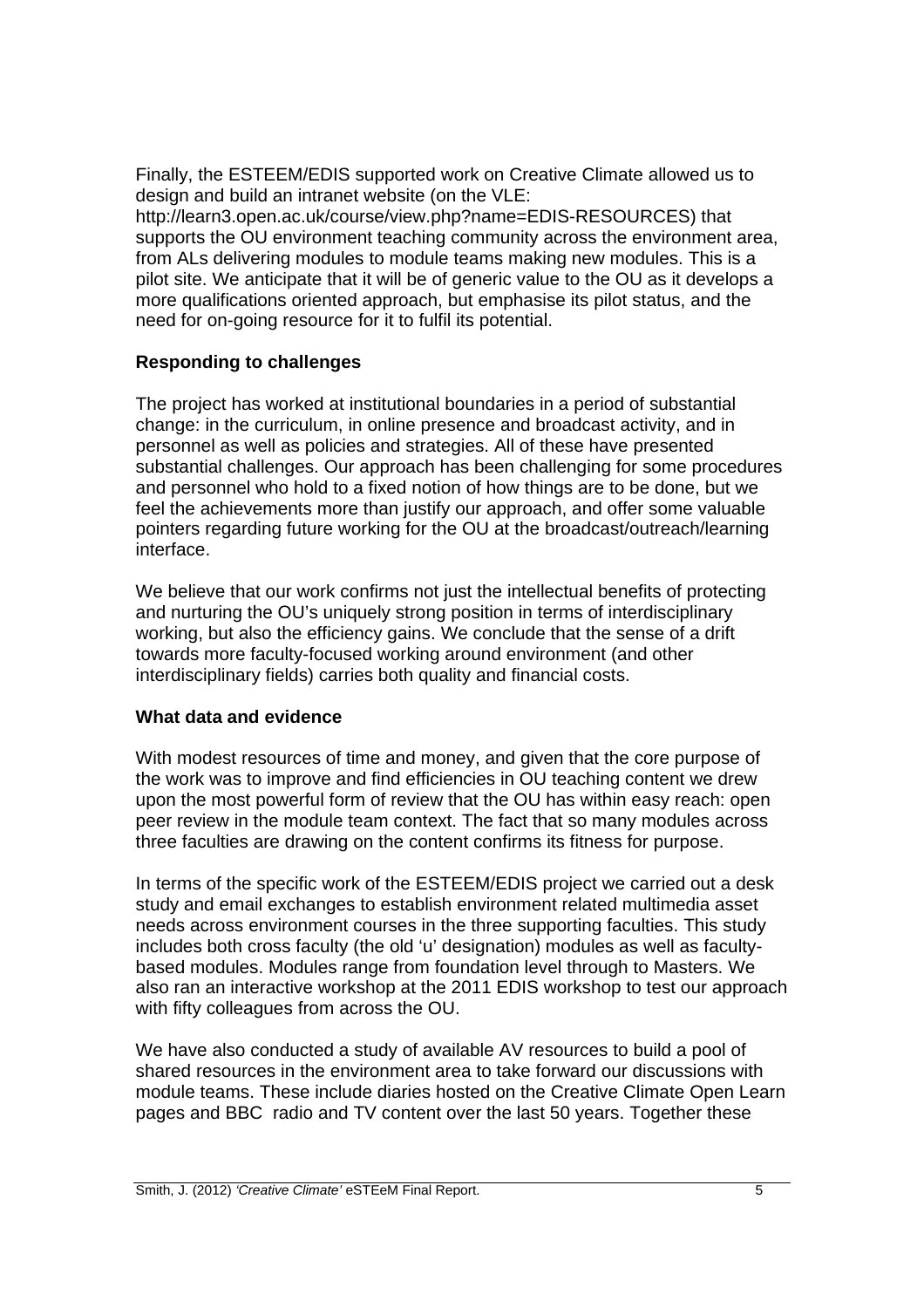assets give rise to an extensive and rich pool of readily accessible resources for which rights have largely been cleared for use within the OU teaching and research systems.

We have developed a number of topic based case studies which demonstrate how these multimedia assets can be embedded in teaching to meet learning outcomes across module levels. Examples include Biofuels and the Animal and Human Health interface.

## **Findings**

These questions have been addressed under challenges and data sections.

#### **Impact**

These questions have been addressed under other sections or are not directly relevant.

# **List of deliverables**

The deliverables take the form of the website: http://learn3.open.ac.uk/course/view.php?name=EDIS-RESOURCES and the body of web, audio and video assets that are listed in full in the appendix A.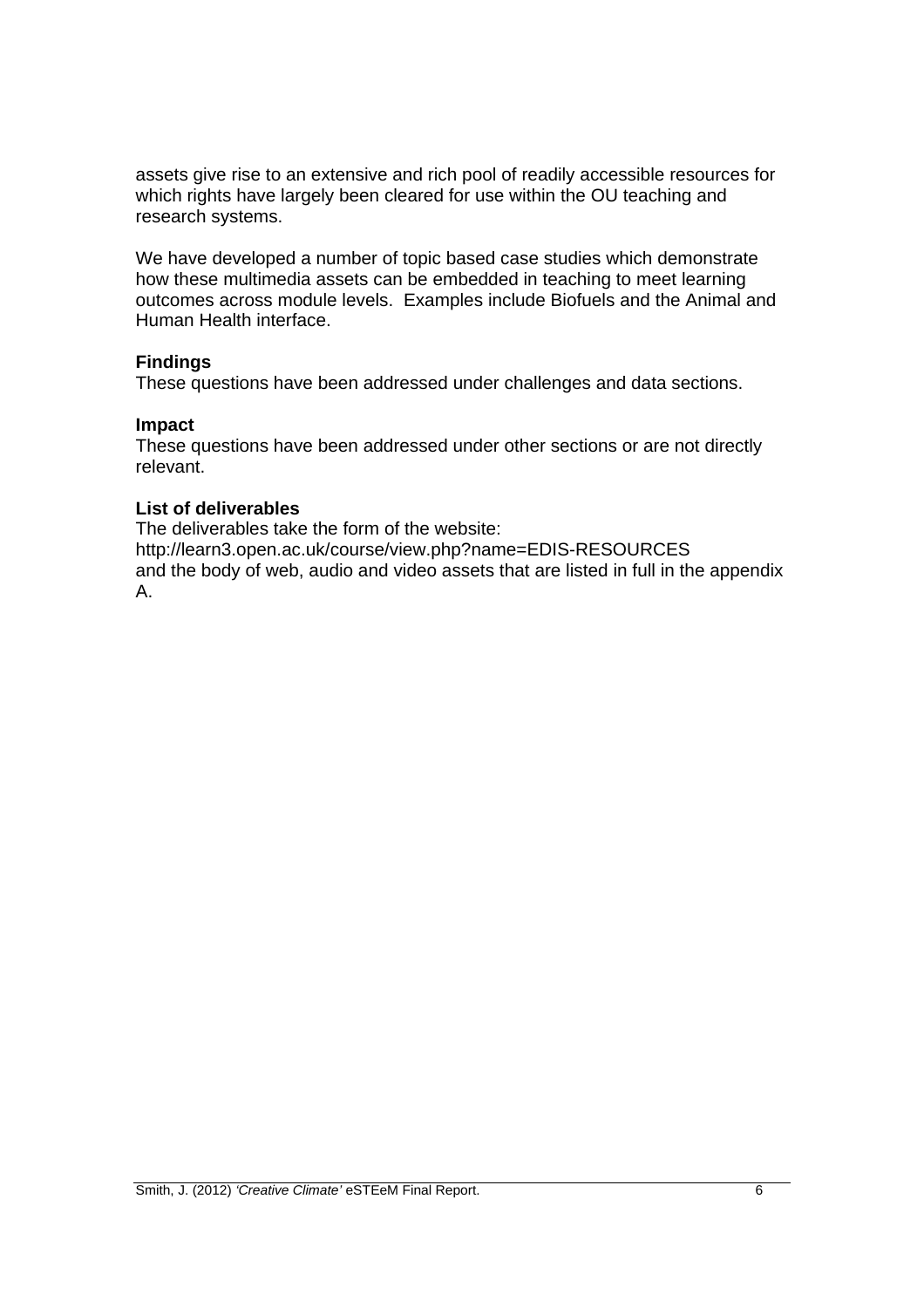# **APPENDIX A**

Find below fuller details of the different kinds of content generated in the course of the project. The body of audio and video assets are held on the OU systems and/or we have full rights to use in teaching. They have all been made with an eye on student and teacher needs although they have all been made for general public viewing. It is of interest I think that in working with BBC World TV and BBC World Service we have discovered that their cultures and editorial needs are quite close to ours in the OU. These series are the first instances of the OU working on this scale with these bodies. The producers have also been very attentive to academic ideas and concerns. Note also that we been provided with versions of the audio that are not so 'date sensitive' to allow use in teaching, and also extras in terms of extended interviews with contributors to the programmes (both audio and video). All the audio and video is described as 30 mins long although they all vary slightly, and are usually slightly under 30 mins. All have transcripts already provided.

VIDEO: 6 x 30 min films first shown on BBC World.

One standalone from 2009:

Hope in a Changing Climate

http://www.open2.net/hopeinachangingclimate/index.html A positive story from China and two African countries of soil restoration. Three locations, and only developing world scientists and policy people on screen. Also the voices of local communities whose life chances are being positively transformed by these initiatives.

Five from the Earth Reporters strand available at:

http://www.open.ac.uk/openlearn/whats-on/ou-on-the-bbc-earth-reporters Earth Reporters: My City and Your City

Episode one: St Louis Senegal is the former colonial capital of West Africa; an Atlantic gem in the style of the great Creole cities. Climate change impacts and adaptation story relevant to planning, built environment and governance. Footage from Senegal and comparative material from Mexico.

#### Earth Reporters: Sea Change

Episode two: Tasmania-based Earth Reporter, Dr Susan Wijffels is one of a handful oceanographers worldwide piecing together crucial new insights into the way the oceans work. Senior oceans scientist leads Argo buoy programme - this oceans monitoring network is explained and the kit demonstrated, but also global science governance and the science - policy join are illustrated.

## Earth Reporters: Beating Plague

Episode three: Dr Dickens Chibeu works at the inter-African Bureau for Animal Resources based in Nairobi. He tells the story of his 30-year campaign to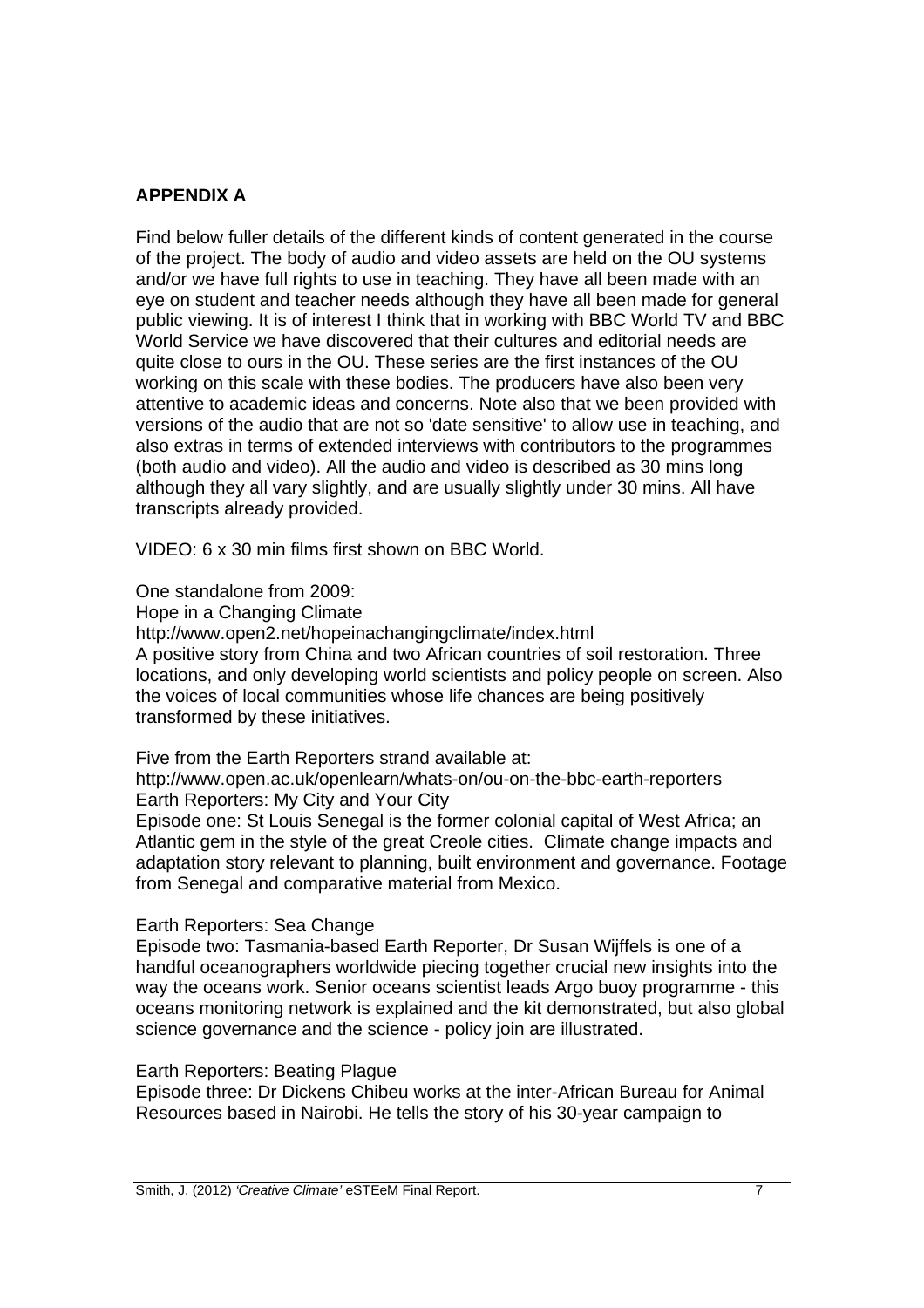eradicate Rinderpest that seriously affects livestock. Engaging and positive story from Africa about ecosystem based public health governance approach that has worked where a nation based approach could not.

Earth Reporters: Burning Questions in the Freezing Cold

Episode four: Dr Victoria Hill invites us to join in on her expedition to a special research base on the Arctic ice. Hill is a young woman scientist studying changes in sea ice. Vivid sense of what it is to 'do' science, particularly in tough conditions. Data gathering, reflections on write up, reflections on personal responsibility to the findings.

## Earth Reporters: Damming the Mekong

Episode five: Thitarat Sriwattanapong takes us on a trip down the Mekong River and introduces us to the people who earn their livelihoods on it. Thitarat is a young female PhD student from Thailand who is looking at the likely impacts of prospective damming of the Mekong in a poor region of Laos. Striking how Laos would be providing for the western style energy consumption in Bangkok. There are underlying themes that need drawing out in wraparound teaching but another engaging case study of a much wider theme.

# AUDIO: 9 x 30 min programmes aired on BBC World Service

Those from 2009 are interesting, but the most useful for teaching purposes are the five from December 2010 which explore the contributions different areas of social science / economics / psychology can make to responding to the question: 'What's stopping us from taking action on climate change?; Can research from other fields help us find solutions where conventional thinking around environmentalism might have failed? The last part of the Climate Connection explores some of the ideas we've heard throughout the series in an audience discussion with experts in the fields of economics, psychology, leadership and environmentalism.'

The final Debate programme (social scientists, an architect and a policy specialist debate - recorded at Walton Hall) is here:

http://www.bbc.co.uk/programmes/p00c4pmk and the other four are here: http://www.bbc.co.uk/programmes/p00c1stv

SHORT FILMS: In the wake of a film competition open to the UKs leading film schools (Skillset academies) we have commissioned 10 short films. These have just gone up on the OU's Youtube channel. There is a wide range of approaches and tones - comedy, animation, drama, factual. Almost all are 2.5 mins long; two slightly shorter. Several would make very useful starting points for synchronous or asynchronous discussion of the themes they address, or just solo student activities. There are interesting differences of approach, reference and discourse that in themselves could provide the basis of an activity. There are blog entries on each of the ten films and a fuller introduction at